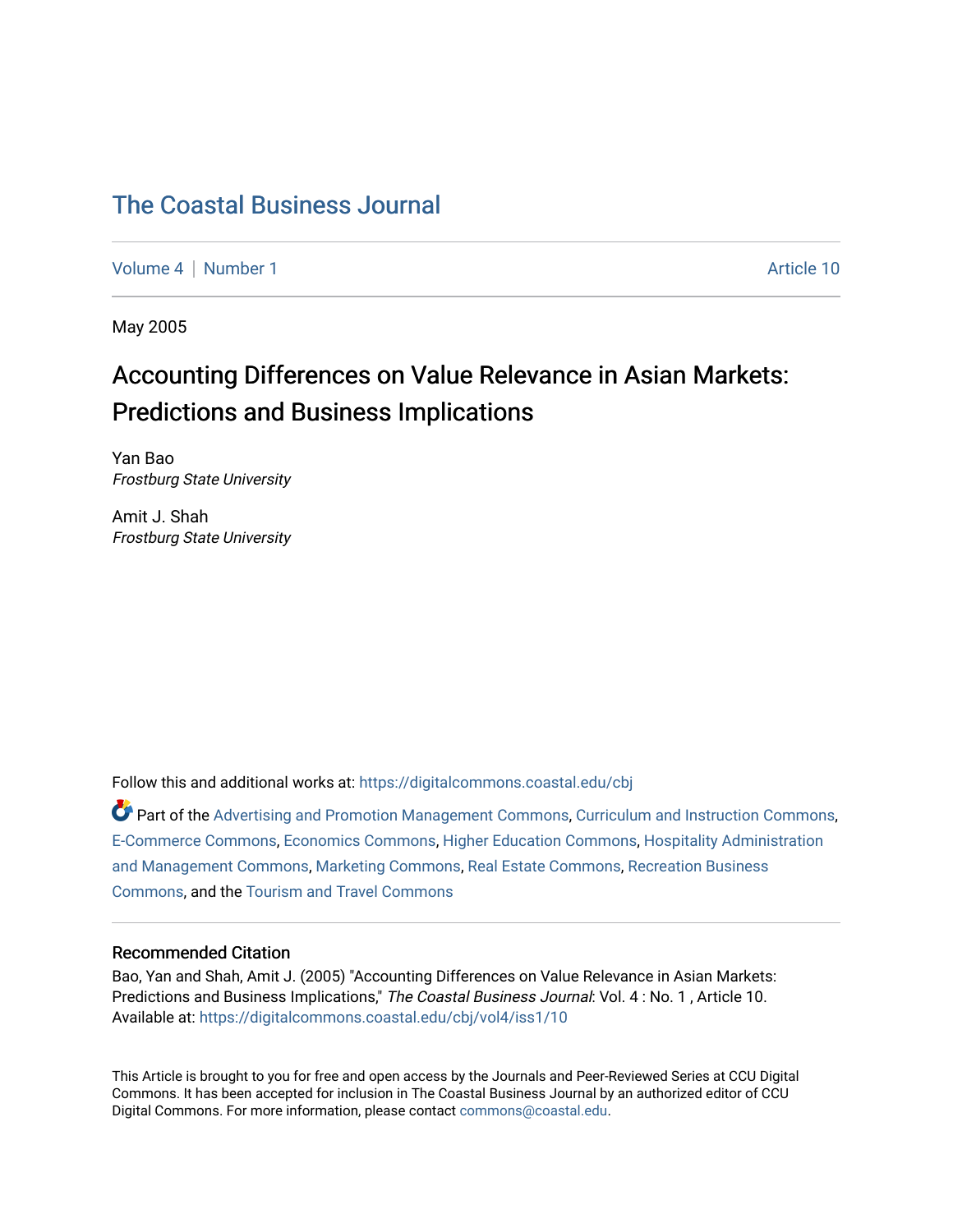# **ACCOUNTING DIFFERENCES ON VALUE RELEVANCE IN ASIAN MARKETS: PREDICTIONS AND BUSINESS IMPLICATIONS**

# **Yan Bao, Frostburg State University Amit Shah, Frostburg State University**

### **ABSTRACT**

 While East Asia has faced tremendous economic growth in recent years, research that systematically examines the value relevance of accounting information throughout the region is sparse. This study compares the accounting measurement rules in seven Asian countries and discusses the impact of accounting differences on value relevance of accounting information. The theoretical predictions have important implications for financial analysts, investors, stock exchanges, standard-setters, and regulators.

#### **INTRODUCTION**

 Recently, the amazing economic growth in East Asia has caught the attention of the world,<sup>1</sup> which has made this region a major factor in international trade and investment. However, there is very little research that systematically examines the value relevance of accounting information<sup>2</sup> throughout the region. Therefore, the incremental contribution of this study is to discuss the impact of accounting measurement rules on the value relevance of accounting information in seven Asian countries: Hong Kong, Malaysia, Singapore, Thailand, Indonesia, the Philippines and Korea, and to provide theoretical predictions on the value relevance across countries. Given the recent greater integration of capital markets, debates on harmonization and cross-listing requirements worldwide, the results have important implications for financial analysts, investors, stock exchanges, standard-setters and regulators.

This paper is organized as follows. Section 2 presents the literature review and prediction formulation. Section 3 describes the methodology and analysis. Finally, in Section 4, we offer conclusion and implications.

# **LITERATURE REVIEW AND PREDICTION FORMULATION**

 Prior literature defines an accounting variable as value relevant if it has a predicted association with market values of equity. The studies investigating such associations can be dated back over 30 years (Ball and Brown 1968).

 Barth et al. (2001) suggest that the major purpose of value relevance research is "to extend our knowledge regarding the relevance and reliability of accounting amounts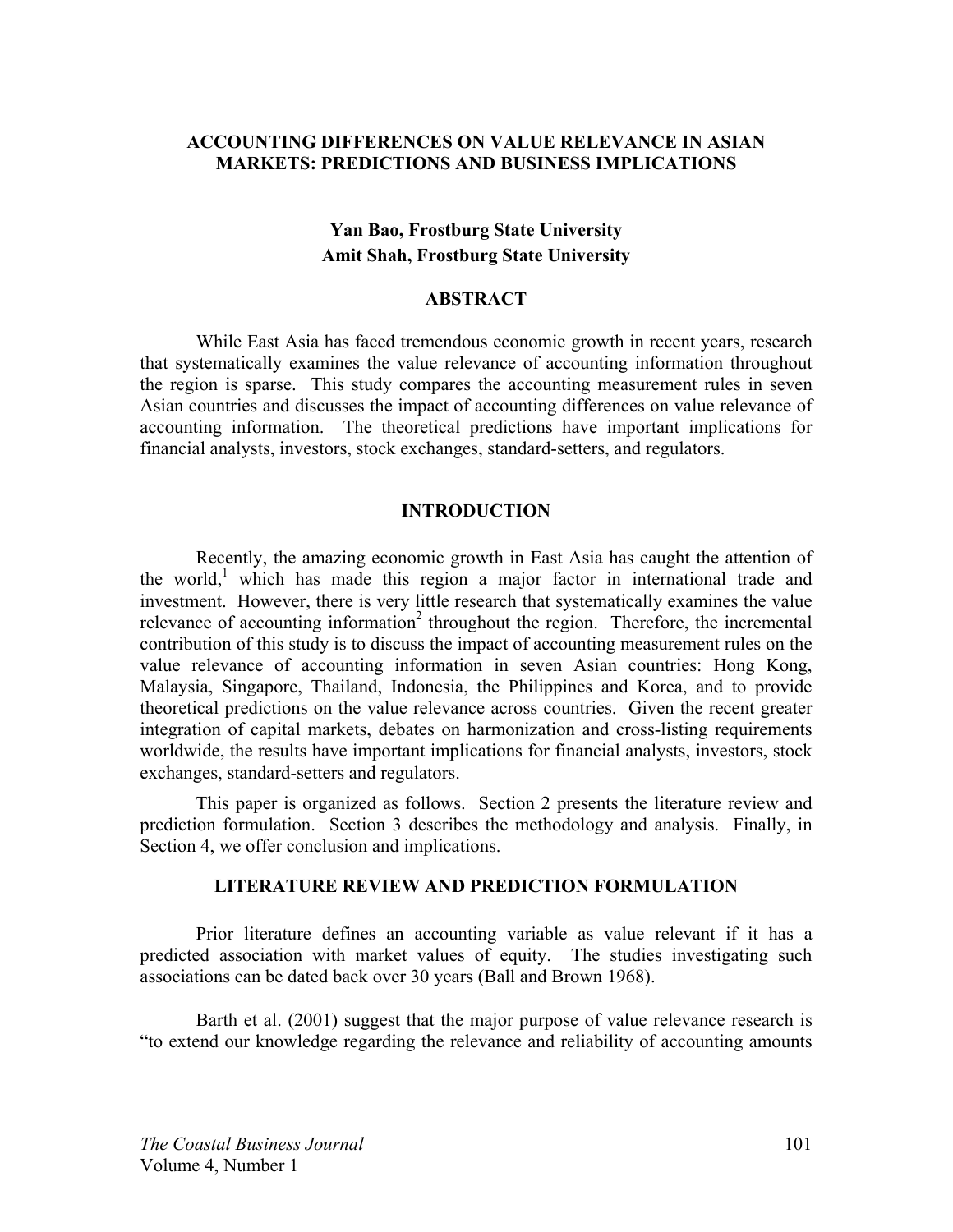as reflected in equity values (p80)." Relevance and reliability are the two primary criteria used by Financial Accounting Standards Board (FASB) to choose accounting alternatives. As Barth et al. (2001, p80) indicate, an accounting amount will be value relevant "only if the amount reflects information relevant to investors in valuing the firm and is measured reliably enough to be reflected in share prices." In addition, since information does not need to be new to investors in order to be relevant, accounting information could maintain its relevance by summarizing or aggregating information that might be available from other sources.

 Francis and Schipper (1999) summarize four different interpretations of value relevance. In this study, we use the fourth interpretation of value relevance measured by "the ability of financial statement information to capture or summarize information that affects share values (p327)."

 A growing number of studies investigate the usefulness of accounting information in non-U.S. markets, emphasizing the role of accounting information in global markets (e.g., Amir et al. 1993; Barth and Clinch 1996; Chan and Seow 1996; King and Langli 1998; Graham and King 2000). In general, the conclusions from these studies are that accounting information in non-U.S. markets, measured under their home-GAAP systems, has varying degrees of value relevance. Differences in accounting practices that affect accounting standards are documented by these studies. Accounting standards, interpretations, applications and enforcements lead to differences in value relevance of accounting information.

 Research addressing the value relevance issue in the seven Asian countries is very limited. Alford et al. (1993) compare the information content and timeliness of accounting earnings in several countries using the U.S. as a benchmark. They find significant differences in the usefulness of accounting earnings across the markets that exhibit different characteristics in accounting standards, disclosure practices, and corporate governance. They find that earnings from Singapore reflect less timely or less value-relevant information than U.S. earnings, but the results for Hong Kong are mixed and inconclusive.

 Graham and King (2000) report evidence of the value relevance of earnings and book values in six Asian countries: Indonesia, South Korea, Malaysia, the Philippines, Taiwan, and Thailand. They find differences across the six countries in value relevance, which are generally consistent with accounting practice differences. Specifically, Graham and King (2000) structure their predictions based on the accounting differences across countries. First, book values in the Philippines reflect market values of assets more closely than in Taiwan. Therefore, the authors expect the explanatory power of book value will be greater for Philippine firms than for Taiwanese firms. The empirical evidence supports the expectations. The explanatory power of book value is highest in the Philippines and lowest in Taiwan. Second, the accounting systems in Indonesia and Malaysia are less conservative than other countries. However, the authors find that the incremental explanatory power of book value is not high in both countries.<sup>3</sup> Third,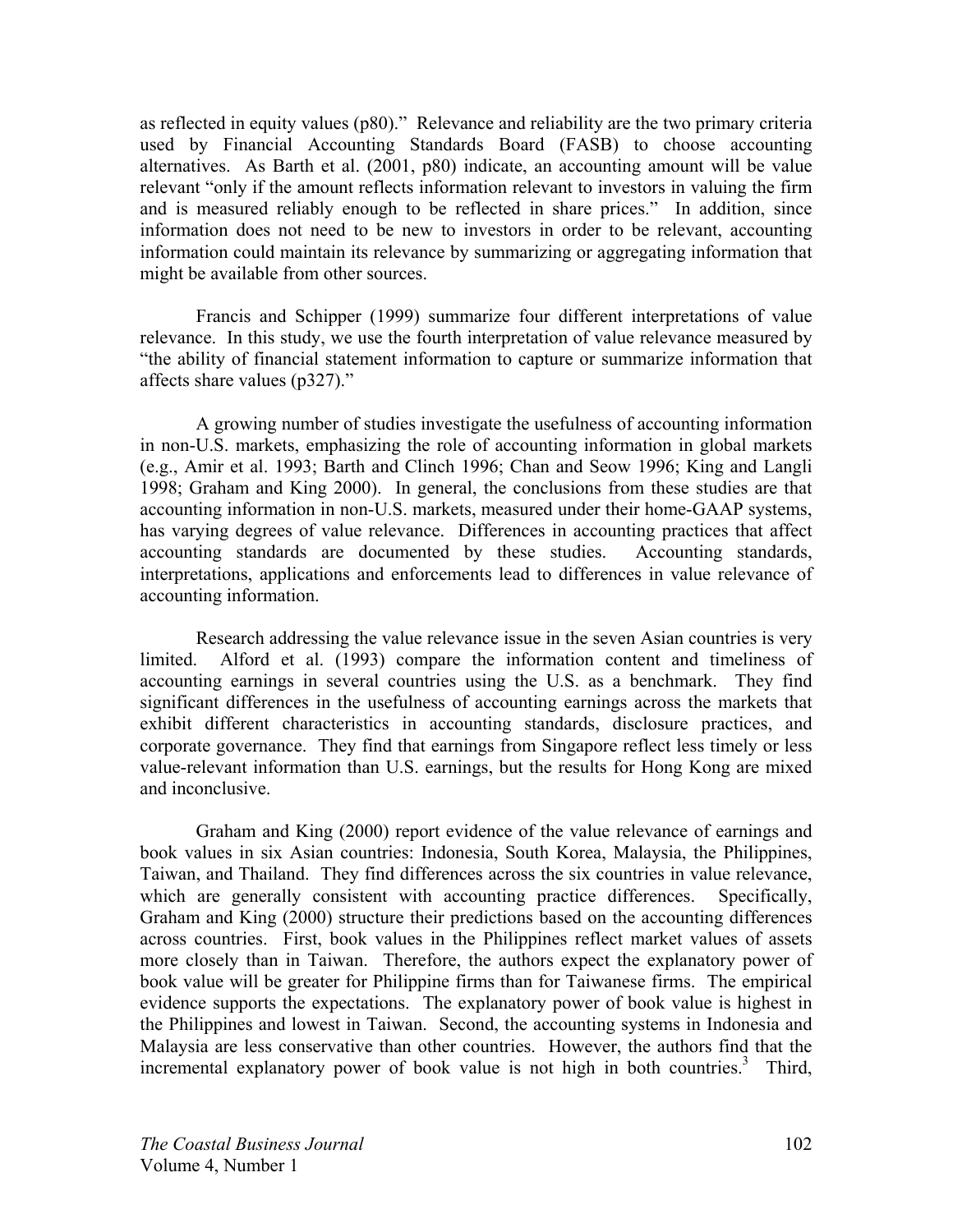accounting in Korea and Taiwan is least faithful to clean surplus accounting while accounting in the Philippines is most faithful. Violations of clean surplus bias empirical calculations of residual income. Therefore, the authors expect that the relative explanatory power of abnormal earnings would be high in the Philippines and low in Korea and Taiwan. The results are consistent with their expectations.

 This study extends the literature summarized above. Prior studies provide limited directions on how to rank the value relevance of accounting information across countries. In this study, we formulate ex ante predictions of rankings for the seven Asian countries in our sample using a ranking method suggested by Basu et al.  $(1998)^4$ 

Basu et al. (1998) examine whether using different accounting measurement rules has an impact on the predictability of earnings. They find that analysts' forecast errors are lower for countries with more accrual basis accounting, less market-based accounting and more choice in accounting methods. In this study, we establish value relevance predictions by examining cross-country variations in accounting measurement rules using three dimensions: accrual versus cash basis accounting, historical cost versus market value accounting, and the extent of choice between accounting methods.

*Accrual versus cash basis accounting.* Earnings measured under accrual accounting, compared to that measured under cash-basis accounting, has been suggested as providing "a better indication of firm performance" and generating information that is "most useful to users in making economic decisions" (Basu et al. 1998, p1208). This may be achieved through the revenue recognition principle and matching principle by reducing the timing and mismatching problems in cash flows. Empirical evidence from Dechow (1994) shows that accruals improve earnings' ability to measure firm performance reflected in stock returns. In this study, we use the ranking of accrual accounting from Basu et al. (1998) to establish the predictions on the value relevance of earnings across our sample countries. We predict that if a country uses more accrual accounting, then its accounting measurement rules will generate earnings that are more value relevant. Further, Basu et al. (1998) provide evidence that accounting systems that use more accrual accounting result in more predictable earnings and smaller analysts' earnings forecast errors. Thus, we expect that if a country uses more accrual accounting, then value relevance of the residual income (determined by earnings forecasts and earnings) will be higher due to the more accurate earnings forecasts.

*Historical cost versus market value accounting*. With regards to reliability and verifiability concerns of accounting information, historical cost may be preferred to market values to record assets and liabilities unless there is considerable volatility in their market prices. Earnings tend to be more volatile in accounting systems that require more market value accounting because adjusting entries are made at the end of the accounting period to generate accurate valuations of balance sheet accounts. On the other hand, if more historical cost accounting is used, then earnings are likely to be smoother. We predict that if a country uses less market-based accounting, then it will generate earnings that are more value relevant. In addition, since Basu et al. (1998) show that analysts'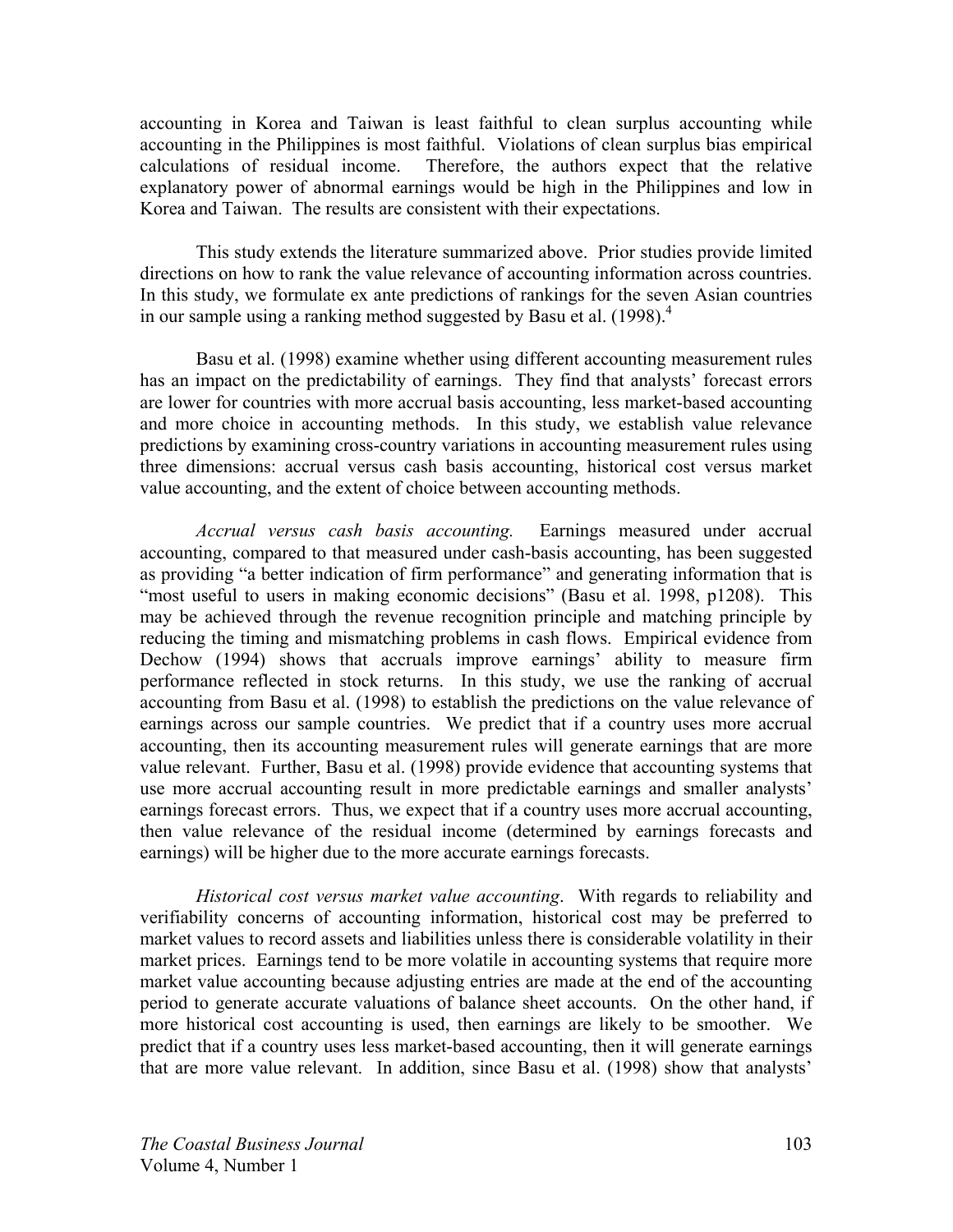earnings forecast errors are smaller for accounting systems that use less market value accounting, it indicates that earnings forecasts are more accurate and thus more value relevant. Accordingly, we argue that value relevance of the residual income for these accounting systems (countries) is likely to be higher.

*Choice between different accounting methods.* Accounting systems have different requirements for allowing firms to choose between accounting methods (e.g. FIFO or LIFO methods for inventory valuation). Basu et al. (1998) argue that, if choice between accounting methods is restricted or limited, then the method(s) allowed may be suboptimal for some firms. However, if more choice between accounting rules is permitted by accounting systems, then firms could provide more reliable and relevant information about their current and future performance based on their individual cost and revenue structures. Based on these arguments, we predict that earnings will be more value relevant for accounting systems that permit more choice between accounting methods. Basu et al. (1998) further indicate that analysts provide more accurate earnings forecasts for accounting systems where more choice is allowed between accounting methods. Thus, we predict that, for those accounting systems (countries) that allow more accounting choice, the residual income will be more value relevant.

# **METHODOLOGY AND ANALYSIS**

# **Differences in Accounting Measurement Rules**

 Table 1 summarizes seven areas where accounting measurement rules differ across our sample countries. We examine only seven out of nine characteristics used by Basu et al. (1998) because of missing data for the other two: *Inventory, Fixed Asset Revaluation Stated at Amount in Excess of Cost, Research and Development, Deferred Taxes, Foreign Currency Translation Gains/Losses, Investment in Securities,* and *Amortization of Goodwill*. *Marketable Debt Securities* and *Corporate Acquisitions Accounting Method* are excluded due to limited information availability. In addition, *Investment in Securities* is simplified to *Consolidation Practice* because most of the sample countries do not have sophisticated accounting measurement rules (such as cost, equity and consolidation) to differentiate investments less than 20%, between 20% and 50%, and more than 50%.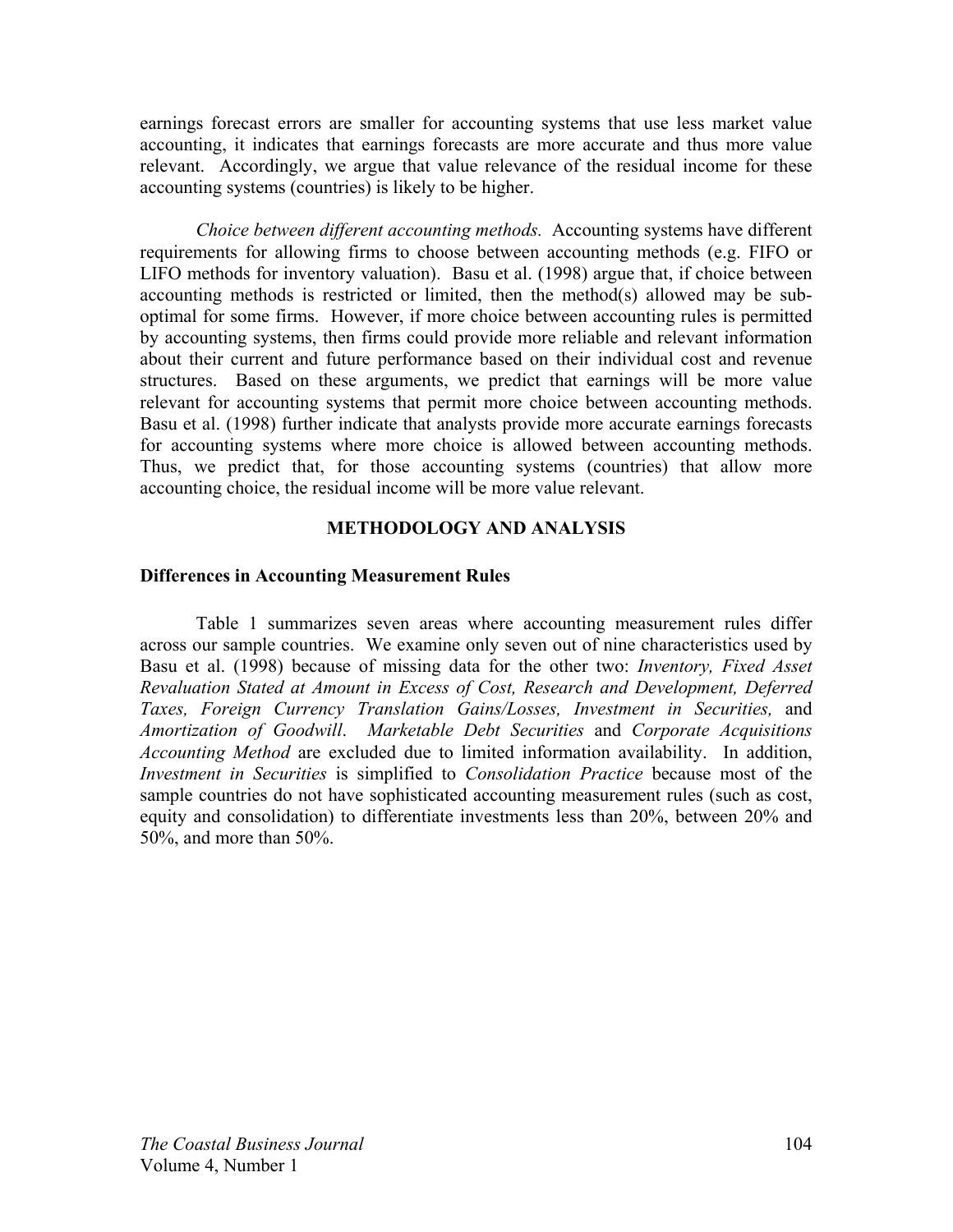| Predominantly<br>FIFO, LIFO<br>FIFO, LIFO,<br><b>Inventory Valuation</b><br>Mostly LIFO,<br>FIFO, LIFO<br>FIFO, average<br>Average and<br>average, FIFO<br>FIFO, LIFO<br>and average<br>average and<br>and average<br>average<br>FIFO allowed<br>allowed<br>by some<br>and seldom<br>used<br><b>Fixed Asset</b><br>Not allowed<br>Not allowed<br>Allowed<br>Allowed<br>Allowed<br>Allowed<br>Allowed<br><b>Revaluation Stated</b><br>at Amount in Excess<br>of Cost | <b>Accounting Methods</b> | Hong Kong | Malaysia | Singapore | <b>Thailand</b> | Indonesia | Philippines | Korea          |
|---------------------------------------------------------------------------------------------------------------------------------------------------------------------------------------------------------------------------------------------------------------------------------------------------------------------------------------------------------------------------------------------------------------------------------------------------------------------|---------------------------|-----------|----------|-----------|-----------------|-----------|-------------|----------------|
|                                                                                                                                                                                                                                                                                                                                                                                                                                                                     |                           |           |          |           |                 |           |             |                |
|                                                                                                                                                                                                                                                                                                                                                                                                                                                                     |                           |           |          |           |                 |           |             |                |
|                                                                                                                                                                                                                                                                                                                                                                                                                                                                     |                           |           |          |           |                 |           |             |                |
|                                                                                                                                                                                                                                                                                                                                                                                                                                                                     |                           |           |          |           |                 |           |             |                |
|                                                                                                                                                                                                                                                                                                                                                                                                                                                                     |                           |           |          |           |                 |           |             |                |
|                                                                                                                                                                                                                                                                                                                                                                                                                                                                     |                           |           |          |           |                 |           |             |                |
|                                                                                                                                                                                                                                                                                                                                                                                                                                                                     |                           |           |          |           |                 |           |             |                |
|                                                                                                                                                                                                                                                                                                                                                                                                                                                                     |                           |           |          |           |                 |           |             |                |
|                                                                                                                                                                                                                                                                                                                                                                                                                                                                     |                           |           |          |           |                 |           |             |                |
| Expensed by<br>Capitalized or<br>Research and<br>Expensed by<br>Expense<br>Expense<br>Expense or<br>Expense                                                                                                                                                                                                                                                                                                                                                         |                           |           |          |           |                 |           |             |                |
| Development<br>research,<br>research,<br>capitalize<br>research,<br>expensed<br>most.<br>most.                                                                                                                                                                                                                                                                                                                                                                      |                           |           |          |           |                 |           |             |                |
| capitalized by<br>development<br>capitalized by<br>capitalize<br>capitalize<br>capitalize                                                                                                                                                                                                                                                                                                                                                                           |                           |           |          |           |                 |           |             |                |
| development<br>development<br>few<br>some<br>many                                                                                                                                                                                                                                                                                                                                                                                                                   |                           |           |          |           |                 |           |             |                |
| development                                                                                                                                                                                                                                                                                                                                                                                                                                                         |                           |           |          |           |                 |           |             |                |
| <b>Deferred Taxes</b><br>Partial<br>Comprehensive<br>Comprehensive<br>Comprehensive<br>Partial<br>Partial                                                                                                                                                                                                                                                                                                                                                           |                           |           |          |           |                 |           |             | Comprehensive  |
| or partial<br>or partial<br>allocation<br>allocation<br>allocation<br>or partial<br>or partial                                                                                                                                                                                                                                                                                                                                                                      |                           |           |          |           |                 |           |             |                |
| allocation<br>allocation<br>allocation<br>allocation                                                                                                                                                                                                                                                                                                                                                                                                                |                           |           |          |           |                 |           |             |                |
| Foreign Currency<br>Temporal/<br>Temporal/<br><b>Current Rate</b><br>Temporal<br>Temporal/<br><b>Current Rate</b><br>Temporal                                                                                                                                                                                                                                                                                                                                       |                           |           |          |           |                 |           |             |                |
| <b>Current Rate</b><br><b>Current Rate</b><br>Translation:<br><b>Current Rate</b>                                                                                                                                                                                                                                                                                                                                                                                   |                           |           |          |           |                 |           |             |                |
| Integrated/Self-                                                                                                                                                                                                                                                                                                                                                                                                                                                    |                           |           |          |           |                 |           |             |                |
| Sustaining<br>Consolidation<br>Consolidation<br>Consolidation<br>Consolidation<br>Consolidation<br>Consolidation<br>Consolidation<br>Consolidation                                                                                                                                                                                                                                                                                                                  |                           |           |          |           |                 |           |             |                |
| Practice<br>less used                                                                                                                                                                                                                                                                                                                                                                                                                                               |                           |           |          |           |                 |           |             |                |
| rarely<br>required<br>required<br>not required<br>not complete<br>required<br>prepared                                                                                                                                                                                                                                                                                                                                                                              |                           |           |          |           |                 |           |             |                |
| Amortization of<br>Amortized or<br>Taken to<br>Amortized or<br>Taken to<br>Amortized<br>Amortized                                                                                                                                                                                                                                                                                                                                                                   |                           |           |          |           |                 |           |             | Amortized over |
| written off<br>Goodwill<br>written off<br>over estimated<br>maximum of 5<br>reserve or<br>reserve                                                                                                                                                                                                                                                                                                                                                                   |                           |           |          |           |                 |           |             |                |
| immediately<br>useful life<br>immediately<br>amortized<br>vears                                                                                                                                                                                                                                                                                                                                                                                                     |                           |           |          |           |                 |           |             |                |

**TABLE 1: Summary of Major Accounting Differences across Sample Countries** 

Sources: Basu et al (1998), Graham and King (2000), Saudagaran and Diga (2000), I/B/E/S International (1999).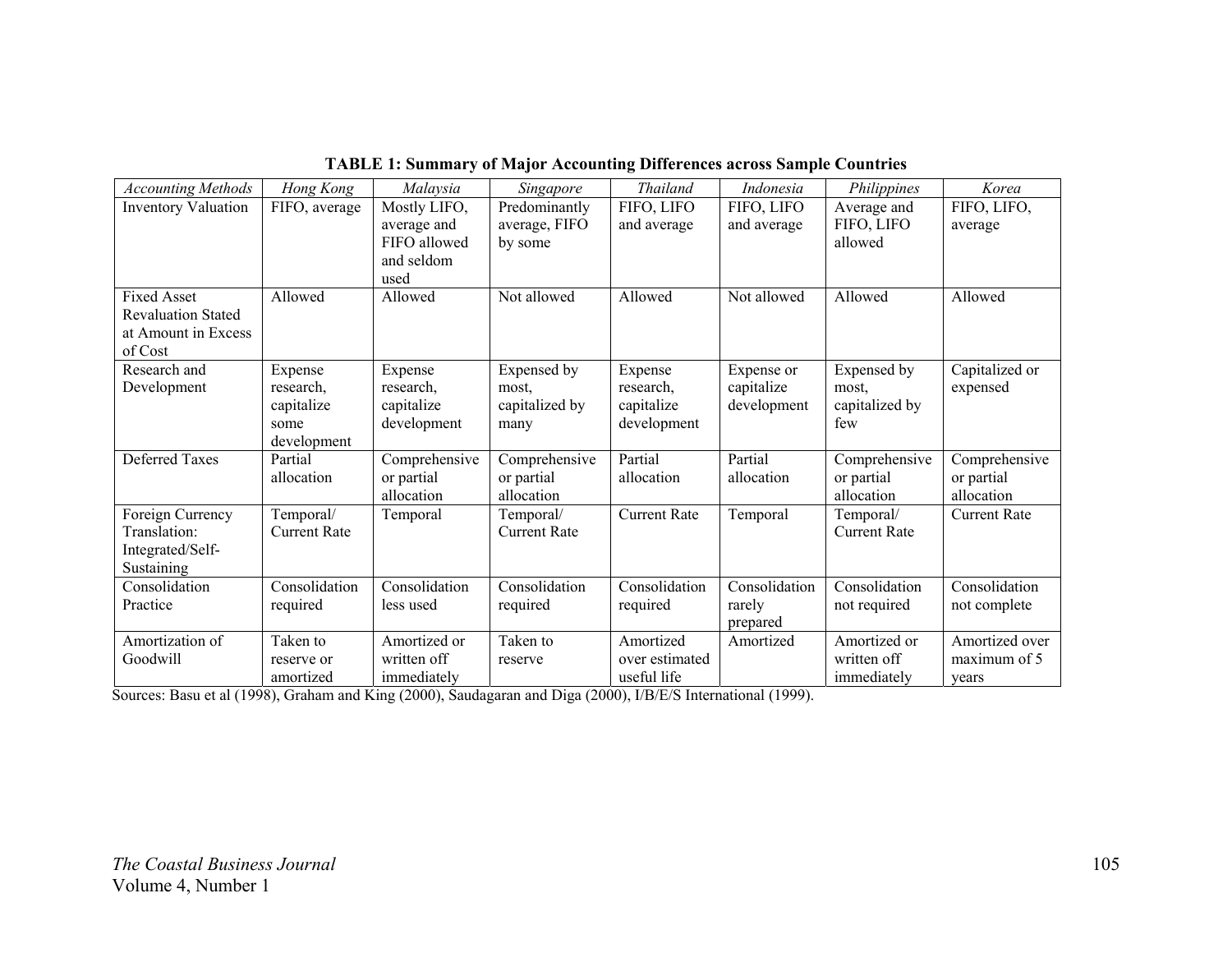Accounting measurement rules in the seven areas are collected from the following information sources: Basu et al (1998), Graham and King (2000), Saudagaran and Diga (2000), and I/B/E/S International (1999). Table 1 shows that accounting measurement rules differ in the seven areas across the sample countries. The accounting measurement rules are briefly summarized as follows:

- (1) *Inventory:* The LIFO method is allowed in most of the countries. However, countries such as Hong Kong, Singapore, and the Philippines predominantly use either the FIFO or the weighted average method. Malaysia is unique in that inventory costs should be determined using the LIFO while the FIFO or weighted average method is seldom used. Usually the LIFO method will provide a better matching between revenue and inventory costs than the FIFO method.
- (2) *Fixed Asset Revaluation Stated at Amount in Excess of Cost:* The write-up of fixed assets to a higher market value is allowed in most countries except Singapore and Indonesia. An upward adjustment is recorded either into income (Hong Kong and the Philippines) or into shareholders' equity (Malaysia, Thailand and Korea).
- (3) *Research and Development:* Most sample countries expense research and development expenditures and limit capitalization only in some circumstances. For example, in Malaysia, Singapore, and Thailand, research costs are recorded as an expense in the period incurred while development costs may be capitalized and amortized over the period in which the product or process is expected to be sold or used.
- (4) *Deferred Taxes:* Hong Kong, Thailand, and Indonesia permit only partial tax allocation, which excludes certain timing differences from the calculation of deferred income taxes. Malaysia, Singapore and the Philippines allow either comprehensive or partial tax allocation. The method to record deferred taxes is not specifically addressed in Korean accounting standards, and I assume that both comprehensive and partial tax allocations are allowed. Conformity between financial accounting and tax reporting is required in Korea and Thailand. Accordingly, the inter-period tax allocation is not a major issue for these two countries.
- (5) *Foreign Currency Translation Gains/Losses:* All countries in the sample record foreign currency translation gains or losses. However, the measurement rules required for recording these gains or losses differ across the countries. In Hong Kong, Singapore, and the Philippines, for integrated foreign operations<sup>5</sup>, these countries use the temporal method to determine the translation rates. Any gain or loss resulting from the translation is recorded in the income statement. For selfsustaining foreign operations, these countries use the current rate method, with any gain or loss recorded as an adjustment component of the shareholders' equity. Malaysia and Indonesia allow only the temporal method, while Thailand and Korea allow only the current rate method for all foreign operations, regardless of their relationship with their parent companies.
- (6) *Consolidation Practice:* The consolidation practice is more sophisticated in Hong Kong and Singapore than other countries in the sample. Consolidation is required in Thailand. In Malaysia and Indonesia, consolidated financial statements are less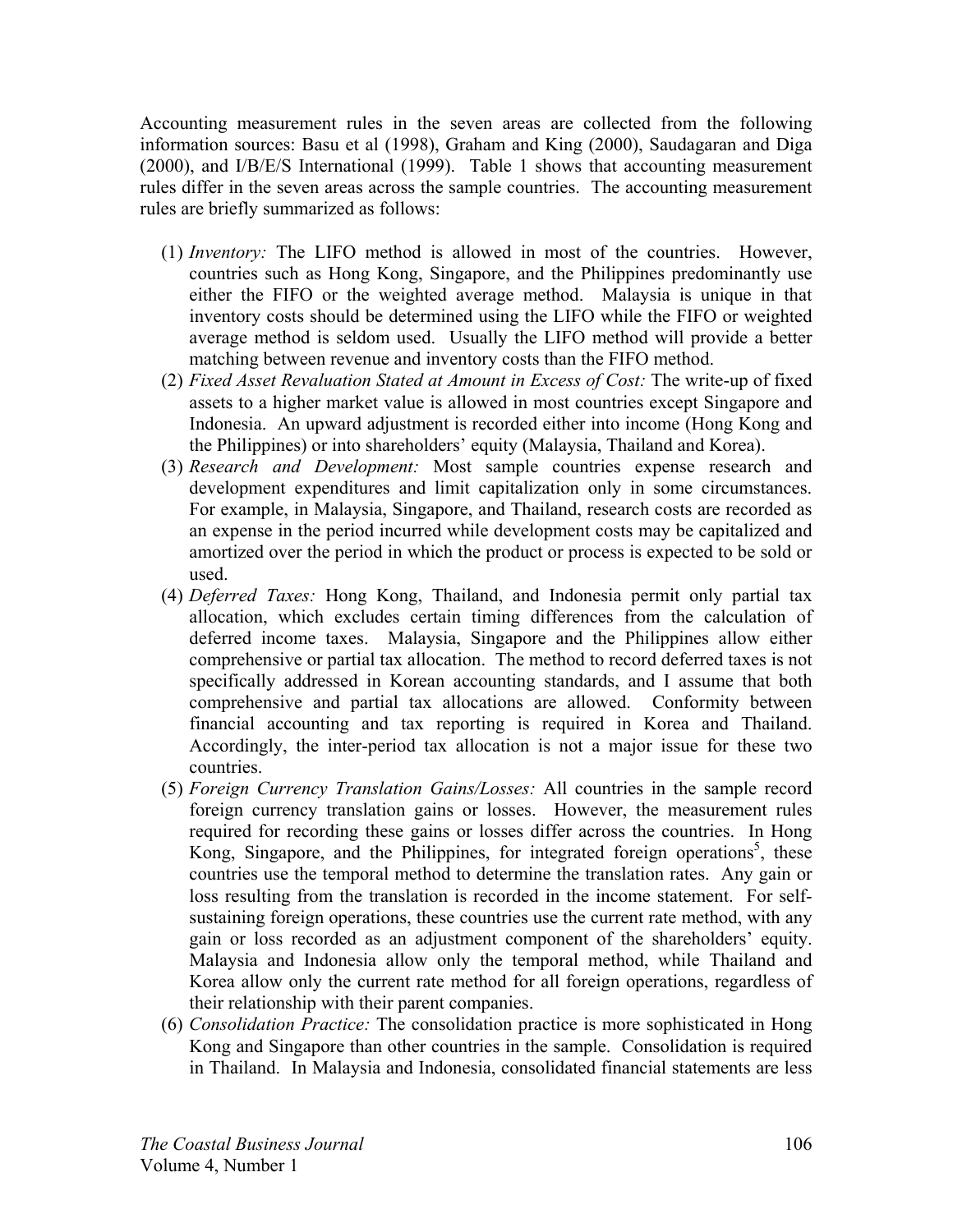used or rarely prepared. In Korea, consolidation was done only within the same chaebol<sup>6</sup> due to the unique chaebol ownership structure before 1999. Furthermore, an affiliate was excluded from the consolidated financial statements although it was under the common control of the chaebol. Philippine GAAP does not require that consolidated statements be filed. Consolidation practice is done usually at the companies' discretion.

(7) *Amortization of Goodwill:* Two different accounting methods to record goodwill are used by my sample countries. Singapore requires that goodwill be recorded as an equity reserve. Thailand, Indonesia and Korea require that goodwill be amortized over different numbers of years. Hong Kong, Malaysia, and the Philippines allow either of the two methods.

# **Rank Construction**

 In Table 2, we construct country ranks based on the accounting measurement rules summarized in Table 1. Following Basu et al. (1998), the ranks are constructed along three dimensions: accrual versus cash basis accounting (A), historical cost versus market value accounting (M), and the extent of choice between accounting methods (C). For each of the seven accounting characteristics in Table 1, a score is assigned between 0 and 2 for each country on each dimension, and then the scores on each dimension for each country are summed. Countries are then ranked on each dimension based on their total scores.<sup>7</sup> Table 2 shows the ranking of major accounting differences for three dimensions across the sample countries.

The rules used by Basu et al. (1998, p.1221) are employed to assign the ranks as follows:

*Dimension A*: The degree of accrual basis accounting is conceptualized as whether or not adjusting entries are required under the matching principle in a particular country for a given accounting measurement. Therefore, a score of 2 is assigned if a balance sheet item is always recognized for a category. A score of 0 is assigned to indicate using cash basis accounting if a balance sheet item is never recorded. When some choice is permitted between cash and accrual bases, an intermediate score of 1 is assigned. Subjective adjustments of 0.2 to 0.8 are added or subtracted from the score when accrual basis accounting is more or less emphasized.

*Dimension M*: This dimension is used to capture whether subsequent fluctuations in market value flow through the income statement. A score of 0 is assigned if only historical cost is used. For example, for fixed asset revaluations, countries that do not allow upward revaluation are assigned scores of 1. If both upward and downward revaluations are allowed, then this country will receive a higher score.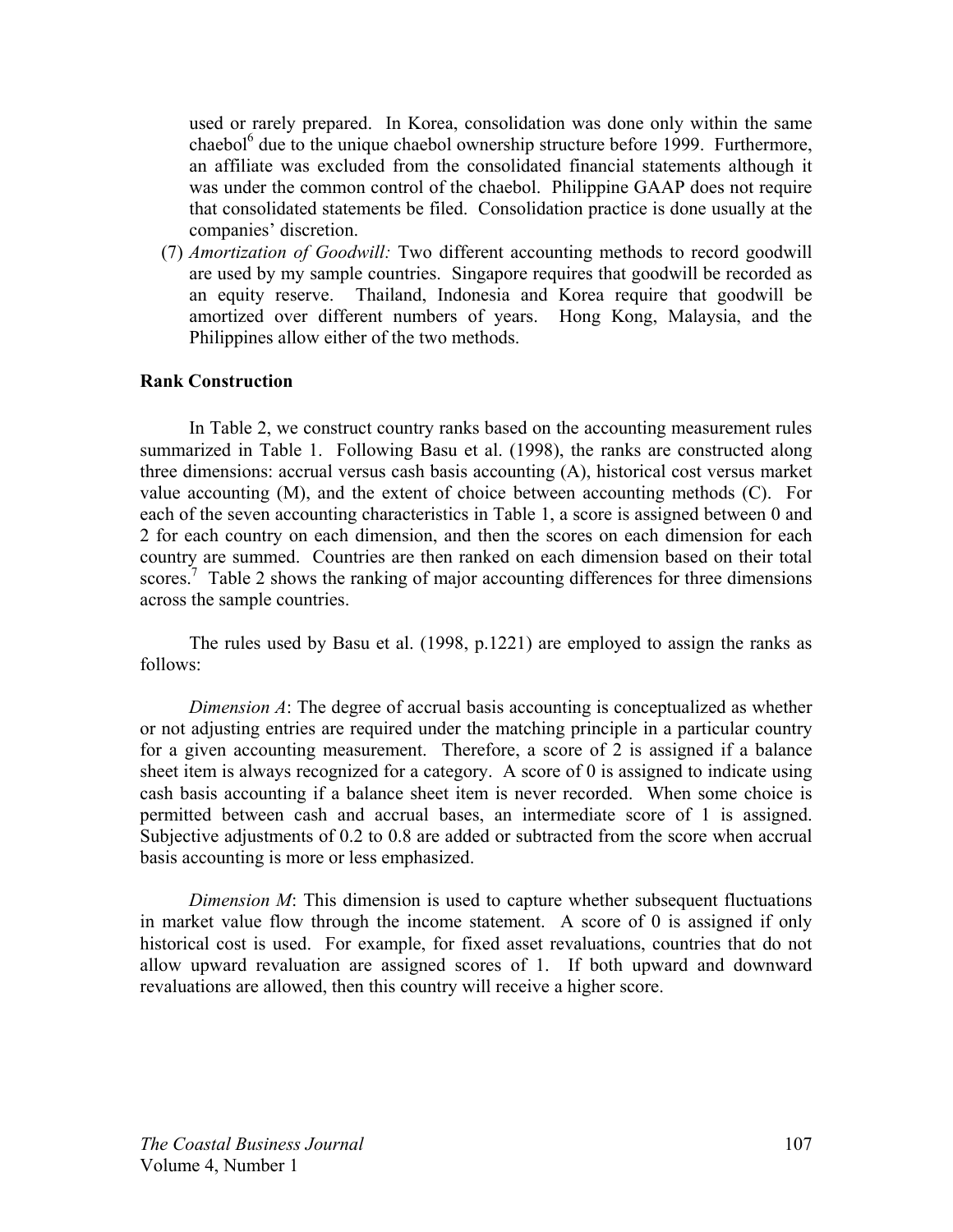| <b>Accounting Methods</b>         |                    | $HK\overline{G}^a$ | $MYS^a$          | $SGP^a$          | $THA^a$          | $IDN^a$          | $PHL$ <sup>a</sup> | $KOR^{\overline{a}}$ |
|-----------------------------------|--------------------|--------------------|------------------|------------------|------------------|------------------|--------------------|----------------------|
| <b>Inventory Valuation</b>        | $A^{\rm b}$        | 2                  | 2                | 2                | 2                | $\overline{2}$   | $\mathfrak{D}$     | 2                    |
|                                   | $M^{\mathfrak{b}}$ | 0.8                | 0.2              | 0.7              | 0.4              | 0.4              | 0.7                | 0.4                  |
|                                   | $C^{\mathfrak{b}}$ | 1                  | 1.2              | 0.7              | 2                | $\overline{2}$   | $1.5$              | $\overline{2}$       |
|                                   |                    |                    |                  |                  |                  |                  |                    |                      |
| Fixed Asset Revaluation of        | $\boldsymbol{A}$   | $\overline{2}$     | $\overline{2}$   | $\overline{2}$   | $\overline{2}$   | $\overline{2}$   | $\overline{2}$     | $\overline{2}$       |
| <b>Stated at Amount in Excess</b> | $\cal M$           | $\overline{1.5}$   | $\overline{1.5}$ | $\mathbf{1}$     | 1.5              | $\mathbf{1}$     | $\overline{1.5}$   | $\overline{1.5}$     |
| Cost                              | $\overline{C}$     | $\overline{2}$     | $\overline{2}$   | $\mathbf{0}$     | $\overline{2}$   | $\mathbf{0}$     | $\overline{2}$     | $\overline{2}$       |
|                                   |                    |                    |                  |                  |                  |                  |                    |                      |
| Research and Development          | $\boldsymbol{A}$   | 0.3                | 1                | $\mathbf{1}$     | $\mathbf{1}$     | 0.5              | 0.5                | $\mathbf{1}$         |
|                                   | $\cal M$           | $\mathbf{1}$       | 1                | $\mathbf{1}$     | $\mathbf{1}$     | 1                | 1                  | $\mathbf{1}$         |
|                                   | $\overline{C}$     | 0.7                | $\mathbf{1}$     | 1.2              | $\mathbf{1}$     | 1                | 0.5                | 1.3                  |
|                                   |                    |                    |                  |                  |                  |                  |                    |                      |
| <b>Deferred Taxes</b>             | A                  | 1                  | 1.5              | 1.5              | $\mathbf{1}$     | 1                | 1.5                | 1.5                  |
|                                   | $\cal M$           | 1                  | 1                | 1                | $\mathbf{1}$     | $\mathbf{1}$     | 1                  | $\mathbf{1}$         |
|                                   | $\overline{C}$     | 0.5                | 1                | $\mathbf{1}$     | 0.5              | 0.5              | 1                  | $\mathbf{1}$         |
|                                   |                    |                    |                  |                  |                  |                  |                    |                      |
| Foreign Currency                  | $\boldsymbol{A}$   | 1                  | 0.5              | $\mathbf{1}$     | 1.8              | 0.5              | 1                  | 1.8                  |
| <b>Translation Gains/Losses</b>   | $\cal M$           | 0.8                | 0.2              | 0.8              | 1.6              | 0.2              | 0.8                | 1.6                  |
|                                   | $\overline{C}$     | 0.7                | $\overline{0.5}$ | 0.7              | 0.7              | $\overline{0.5}$ | 0.7                | 0.7                  |
|                                   |                    |                    |                  |                  |                  |                  |                    |                      |
| <b>Consolidation Practice</b>     | $\boldsymbol{A}$   | $\sqrt{2}$         | 1.6              | $\boldsymbol{2}$ | $\boldsymbol{2}$ | 1.8              | 1.8                | 1.8                  |
|                                   | $\cal M$           | $\mathbf{1}$       | 0.6              | 1                | 1                | 0.6              | 0.5                | 0.6                  |
|                                   | $\overline{C}$     | $\boldsymbol{0}$   | 1.8              | $\boldsymbol{0}$ | $\boldsymbol{0}$ | 1.8              | $\overline{2}$     | 1.2                  |
|                                   |                    |                    |                  |                  |                  |                  |                    |                      |
| Amortization of Goodwill          | $\boldsymbol{A}$   | 1                  | 1                | $\boldsymbol{0}$ | $\sqrt{2}$       | $\overline{2}$   | 1                  | $\overline{c}$       |
|                                   | $\cal M$           | 0.5                | 0.5              | $\boldsymbol{0}$ | $\mathbf{1}$     | $\mathbf{1}$     | 0.5                | $\mathbf{1}$         |
|                                   | $\overline{C}$     | $\overline{2}$     | $\overline{2}$   | $\overline{0}$   | 0.5              | 0.5              | $\overline{2}$     | 0.5                  |
|                                   |                    |                    |                  |                  |                  |                  |                    |                      |
| Total scores                      | $\boldsymbol{A}$   | 9.3                | 9.6              | 9.5              | 11.8             | 9.8              | 9.8                | 12.1                 |
|                                   | $\cal M$           | 6.6                | 5                | $\overline{5.5}$ | 7.5              | $\overline{5.2}$ | 6                  | 7.1                  |
|                                   | $\mathcal{C}_{0}$  | 6.9                | 9.5              | 3.6              | 6.7              | 6.3              | 9.7                | 8.7                  |
|                                   |                    |                    |                  |                  |                  |                  |                    |                      |
| A summary of value                | $\mathcal{A}$      | 1                  | $\overline{3}$   | $\overline{2}$   | 6                | 4.5              | 4.5                | $\overline{7}$       |
| relevance ranking for each        | $\cal M$           | $\overline{3}$     | $\overline{7}$   | 5                | 1                | 6                | $\overline{4}$     | $\overline{2}$       |
| category <sup>c</sup>             | $\overline{C}$     | $\overline{4}$     | 6                | $\mathbf{1}$     | 3                | $\overline{2}$   | $\overline{7}$     | $\overline{5}$       |
| <b>AVERAGE INDEX</b>              |                    | 2.67               | 5.33             | 2.67             | 3.33             | 4.17             | 5.17               | 4.67                 |
| <b>OVERALL SUMMARY</b>            |                    |                    |                  |                  |                  |                  |                    |                      |
| <b>RANK</b>                       |                    | 1.5                | 7                | 1.5              | 3                | 4                | 6                  | 5                    |

### **TABLE 2: Ranking of Major Accounting Differences across Sample Countries**

a. HKG is Hong Kong, MYS is Malaysia, SGP is Singapore, THA is Thailand, IDN is Indonesia, PHL is the Philippines, and KOR is Korea.

b. A is accrual versus cash basis accounting, M is market value versus historical cost accounting, and C is the extent of choice between accounting methods.

c. 7 indicates the highest value relevance, and 1 indicates the lowest value relevance. Countries with equal sums are assigned the mean of their ranks. 7 is assigned to the country with the highest sum on Accrual, or the lowest sum on Market, or the highest sum on Choice.

d. AVERAGE INDEX is the average ranking index assuming that all three factors are equally weighted.

e. OVERALL SUMMARY RANK is the predicted ranking of value relevance across the sample countries.

Sources: Scores for Hong Kong and Singapore are obtained from Basu et al. (1998). Scores for all other countries are constructed using the same rules (Basu et al. 1998).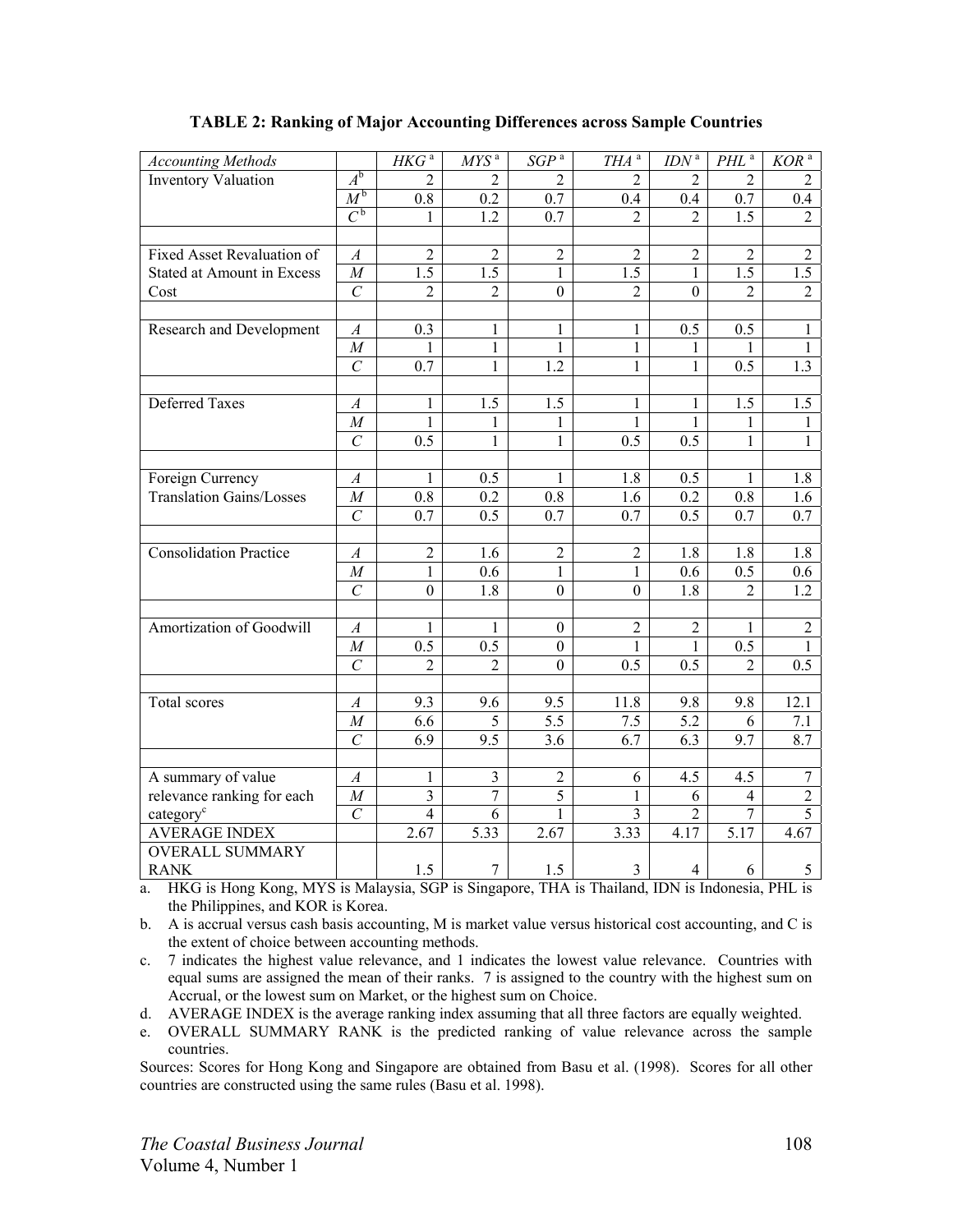*Dimension C*: This dimension is used for accounting practices that affect current earnings. A score of 2 is assigned if all possible accounting treatments are allowed, or if a method is 'allowed' without any apparent restrictions. We reduce this score by 0.2 if a slight restriction is implied by a particular method being favored in practice. We further reduce the score by 0.2 if an even higher restriction is implied. A score of 0 is assigned if only a particular accounting method is used or 'required', or if a method is 'not allowed', or if the available practices have no impact on current earnings. Following Basu et al. (1998), some subjective adjustments are made based on the level of restrictions. Subjective adjustments of 0.1 are made when the restrictions are more or less limited than the criteria described above.

Note that our assignment of scores may be subjective, given the nature of accounting measurement rules and actual accounting practice. Therefore, some uncertainty is involved in assigning the final scores.

 Ranks of 1 to 7 (with 7 indicating the highest potential performance of value relevance models) are then assigned to countries based on the sums of the scores on each of the Accrual, Market, and Choice dimensions. According to the overall value relevance ranking, 7 is assigned to the country with the highest sum on Accrual, or the lowest sum on Market, or the highest sum on Choice. For example, Korea, which has the highest sum of 12.1 on Accrual dimension, is assigned a rank of 7, while Hong Kong with the lowest sum of 9.3 is assigned a rank of 1. Countries with equal sums, e.g., Indonesia and the Philippines with sums of 9.8 on Accrual dimension are assigned the mean of their ranks, 4.5.

We assume that all three factors are equally weighted<sup>8</sup>, and calculate the average ranking index (AVERAGE INDEX) for each country: the ranks of the three categories for each country are summed first, and then divided by 3. The average overall ranking index is used as a proxy for value relevance of accounting information across countries. Those with higher average ranks are expected to demonstrate higher value relevance, and countries with lower average ranks are expected to generate lower value relevance.

The final rank of value relevance is summarized in OVERALL SUMMARY RANK. The expected performance of value relevance of accounting information is: Malaysia (the highest), the Philippines, Korea, Indonesia, Thailand, Hong Kong and Singapore (the lowest).

## **CONCLUSION AND IMPLICATIONS**

 The expected performance of value relevance of accounting information indicates how well the accounting measures reflect information used by investors in seven Asian countries. High value relevance of accounting measures signals their usefulness to the investors, as well as the expertise of accountants and auditors in these countries.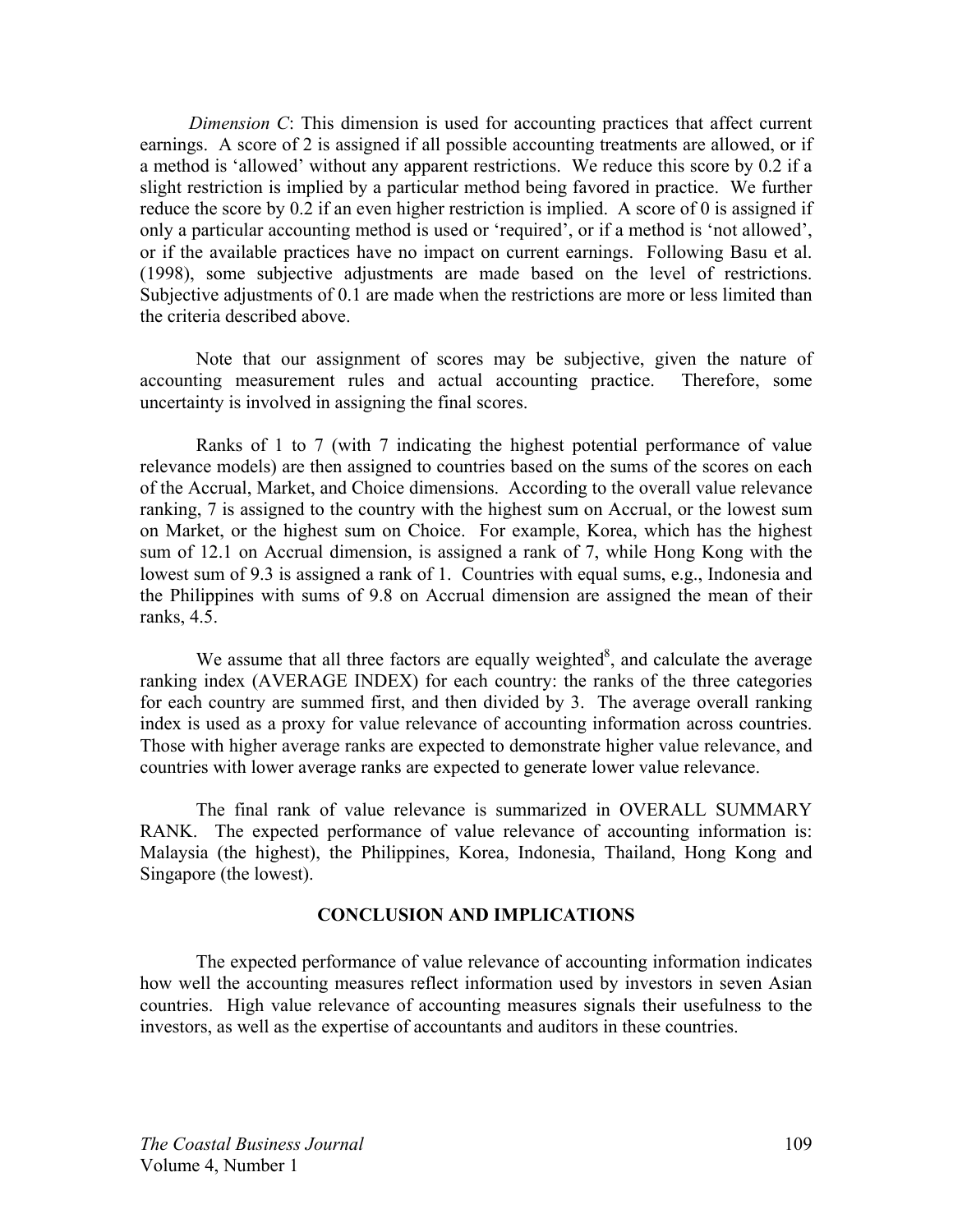The expected ranking of value relevance is useful for financial analysts and investors to evaluate multi-jurisdiction investments because it indicates how current investors use the information from financial statements to make decisions. For example, the predictions show that Malaysia and the Philippines are among the high end of value relevance, while Hong Kong and Singapore are on the low end. The markets in Malaysia and the Philippines are less developed than those in Hong Kong and Singapore. Therefore, the predictions could be interpreted as that investors may not have access to other information to help their investing decisions. The financial statements may become the only reliable resource to get investors informed, thus contain more relevant information to investors. Since the markets in Hong Kong and Singapore are more developed and mature compared to other countries in the sample, investors may get information from different channels other than financial statements. Accordingly the role of financial statements may not be as important to investors as in less developed markets.

 In addition, the expected ranking of value relevance provides important information to stock exchanges and regulators for policy debates on cross-listing requirements. Due to the greater integration of capital markets, there has been debate in the U.S. over the appropriate listing requirements for foreign stocks. If a foreign market demonstrates high value relevance of accounting information, the needs to reconcile these financial statements based on their home accounting standards to U.S. Generally Accepted Accounting Standards (GAAP) may be reduced. For example, Barth and Clinch (1996) investigate the differences between U.S. and domestic GAAP for U.S. listed U.K., Australian and Canadian firms. Their empirical results suggest that the required reconciliations to U.S. GAAP are value relevant to investors for U.K. and Australian firms, but to a more limited extent for Canadian firms due to the similarity of U.S. and Canadian GAAP. Chan and Seow (1996) examine the association between stock returns and foreign GAAP earnings versus U.S. GAAP adjusted earnings. Their findings suggest that foreign GAAP earnings may convey information that may be lost in the reconciliation to U.S. GAAP. Their results are consistent with Alford et al. (1993) who present evidence that foreign GAAP earnings in certain countries are more value relevant than earnings based on U.S. GAAP.

Finally, the expected ranking of value relevance is useful for international and domestic accounting standard setters to address standard harmonization. If the empirical evidence supports the predicted ranking of value relevance, then the accounting measurement rules in countries that exhibit high value relevance can be studied and used as a guide in improving value relevance in other countries. In addition, domestic standard setters might use the findings for making the choice of better use of international or domestic standards.

Future research may be extended to examine the predictions empirically using different valuation models. In addition, financial reporting systems and institutional factors need to be incorporated to determine the overall impact on the value relevance of accounting information.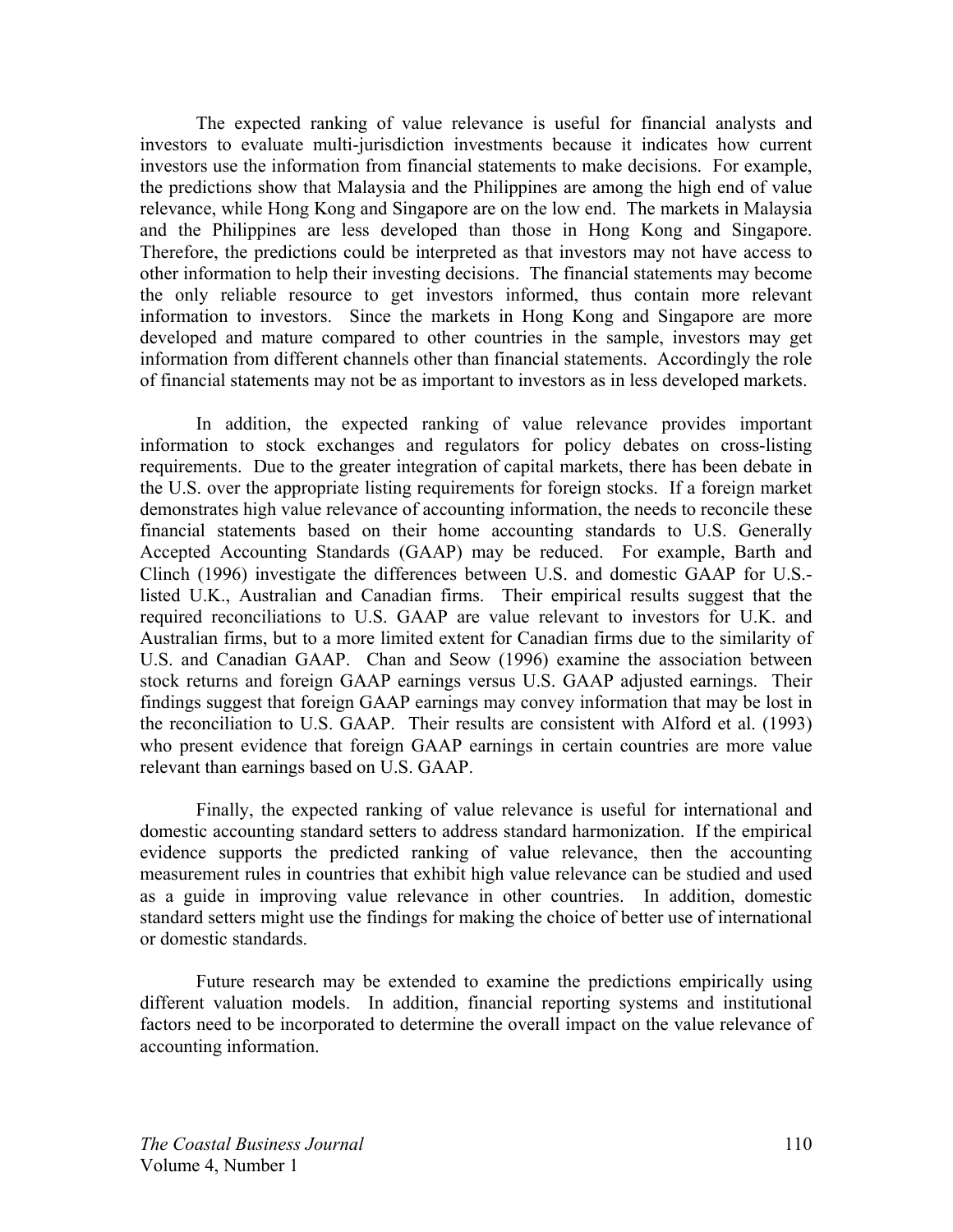#### **BIBLIOGRAPHY**

- Alford, A., J. Jones, R. Leftwich, and M. Zmijewski. 1993. The relative informativeness of accounting disclosures in different countries. *Journal of Accounting Research* 31 (Supplement): 183-223.
- Amir, E., T. Harris, and E. Venuti. 1993. A comparison of the value-relevance of U.S. versus non-U.S. GAAP accounting measures using Form 20-F reconciliations. *Journal of Accounting Research* 31 (Supplement): 230-264.
- Asia-Pacific Economic Cooperation. 2002. *The APEC Region Trade and Investment* 2002.
- Ball, R., and P. Brown. 1968. An empirical evaluation of accounting income numbers. *Journal of Accounting Research* (Autumn): 159-178.
- Barth, M., W. Beaver, and W. Landsman. 2001. The relevance of the value relevance literature for financial accounting standard setting: Another view. *Journal of Accounting and Economics* 31: 77-104.
- , and G. Clinch. 1996. International accounting differences and their relation to share prices: Evidence from U.K., Australian, and Canadian firms. *Contemporary Accounting Research* 13 (Spring): 135-170.
- Basu, S., L. Hwang, and C.L. Jan. 1998. International variation in accounting measurement rules and analysts' earnings forecast errors. *Journal of Business Finance & Accounting* 25 (9) & (10): 1207-1247.
- Chan, K. C., and G. S. Seow. 1996. The association between stock returns and foreign GAAP earnings versus earnings adjusted to U.S. GAAP. *Journal of Accounting Economics* 21: 139-158.
- Dechow, P. 1994. Accounting earnings and cash flows as measures of firm performance: The role of accounting accruals. Journal of Accounting and Economics 18: 3- 42.
- Francis, J., and K. Schipper. 1999. Have financial statements lost their relevance? *Journal of Accounting Research* 37 (Autumn): 319-352.
- Graham, R., and R. King. 2000. Accounting practices and the market valuation of accounting numbers: Evidence from Indonesia, Korea, Malaysia, the Philippines, Taiwan, and Thailand. *The International Journal of Accounting* 35: 445-470.
- I/B/E/S International Inc. 1999. *Accounting for Estimates: How I/B/E/S Handles Global Accounting Diversity*: *1999 Edition*.
- King, R., and J. Langli. 1998. Accounting diversity and firm valuation. *The International Journal of Accounting* 33: 529-567.
- Saudagaran, S., and J. Diga. 2000. The institutional environment of financial reporting regulation in ASEAN. *The International Journal of Accounting* 35: 1-26.

United Nations. 2003. *Monthly Bulletin of Statistics* (March). New York.

# ABOUT THE AUTHORS

**Yan Bao** is an Assistant Professor of Accounting at Frostburg State University in Maryland. She has 8 years of experience in the industry and academia. Her primary